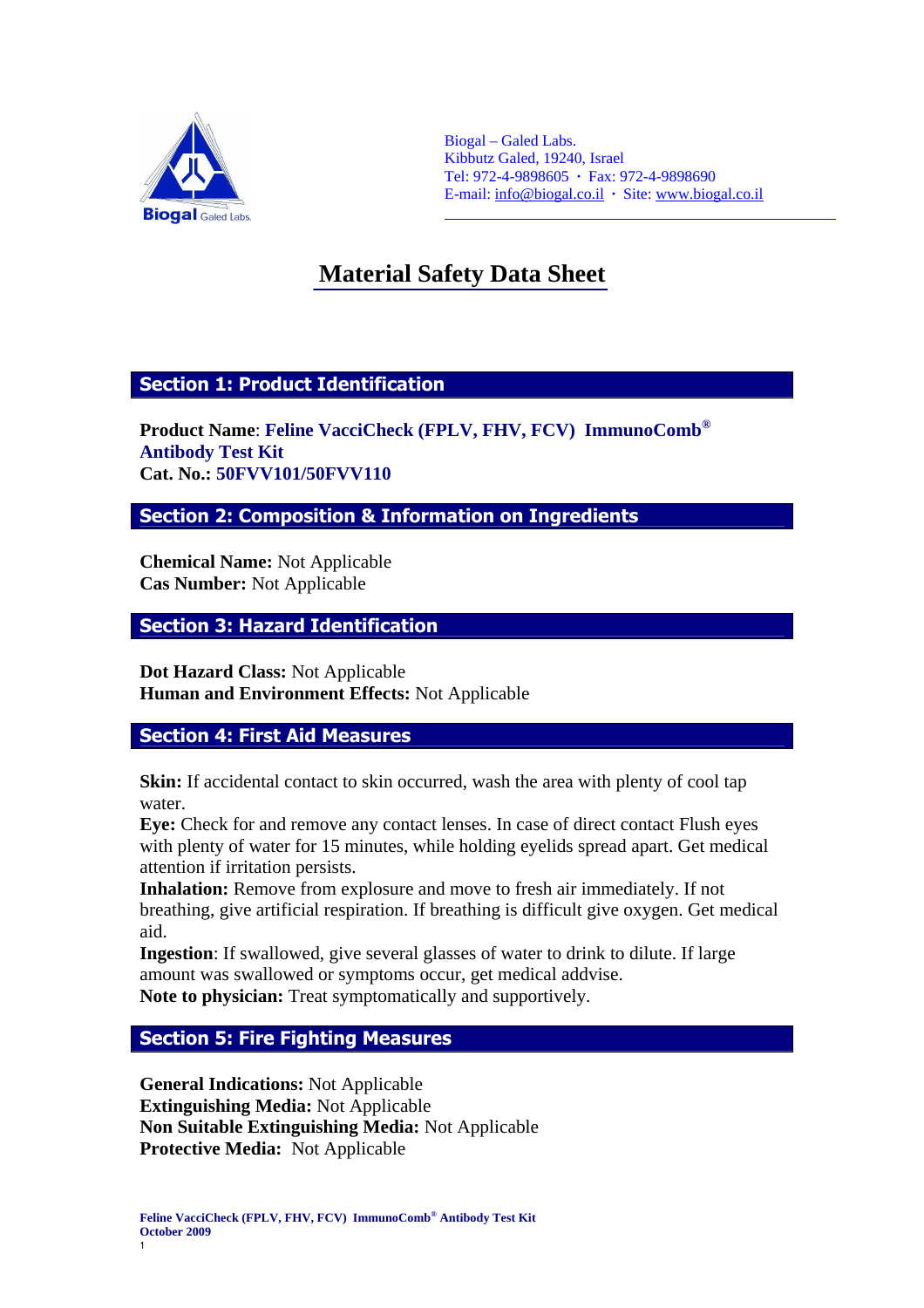## Section 6: Accidental Release Measures

Use personal protective Equipement such as latex gloves and full body gown. If some of the content was accidently released, wear suitable gloves (see section 8), absorb spilled solutions and rinse area throughly with soap and water.

## Section 7: Handling and Storage

Kit to be refrigirated at  $2-8^\circ$  C and never to be frozen. Avoid cross contamination of solutions, avoid mixing solutions from different kits and from different compartments of one kit. Avoid touching teeth of the ImmunoComb® card.

## Section 8: Exposure Controls – Personal Protection

**Respiratory Protection:** Not Applicable

**Hand Protection:** Use latex, nitrile or rubber gloves. Check gloves for leaks. Wash hands before and after using gloves.

**Eye Protection:** Not Applicable

**Skin Protection:** A full body laboratory gown is recommended while using the product.

#### Section 9: Physical & Chemical Properties

Solutions for developing plate: **Appearance, Physical state and color:** Colorless to yellowish fluide **Odor:** None **Boiling Point:** ~ 100°C **Melting Point:** Not Applicable **Evaporation Rate:** Not Applicable **Storage Conditions:** 2-8°C **Solubility in Water:** Not Applicable **Specific Gravity:** ~ 1 **PH:** 7-9 **Flash Point:** Not Applicable **Ignition Temperature:** Not Applicable **Flameable Limits:** Not Applicable

## Section 10: Stability & Reactivity

**Stability:** 1 year **Conditions to avoid:** Heating above 40° **Material to avoid:** Not Applicable **Hazardous decomposition Products:** Not Applicable